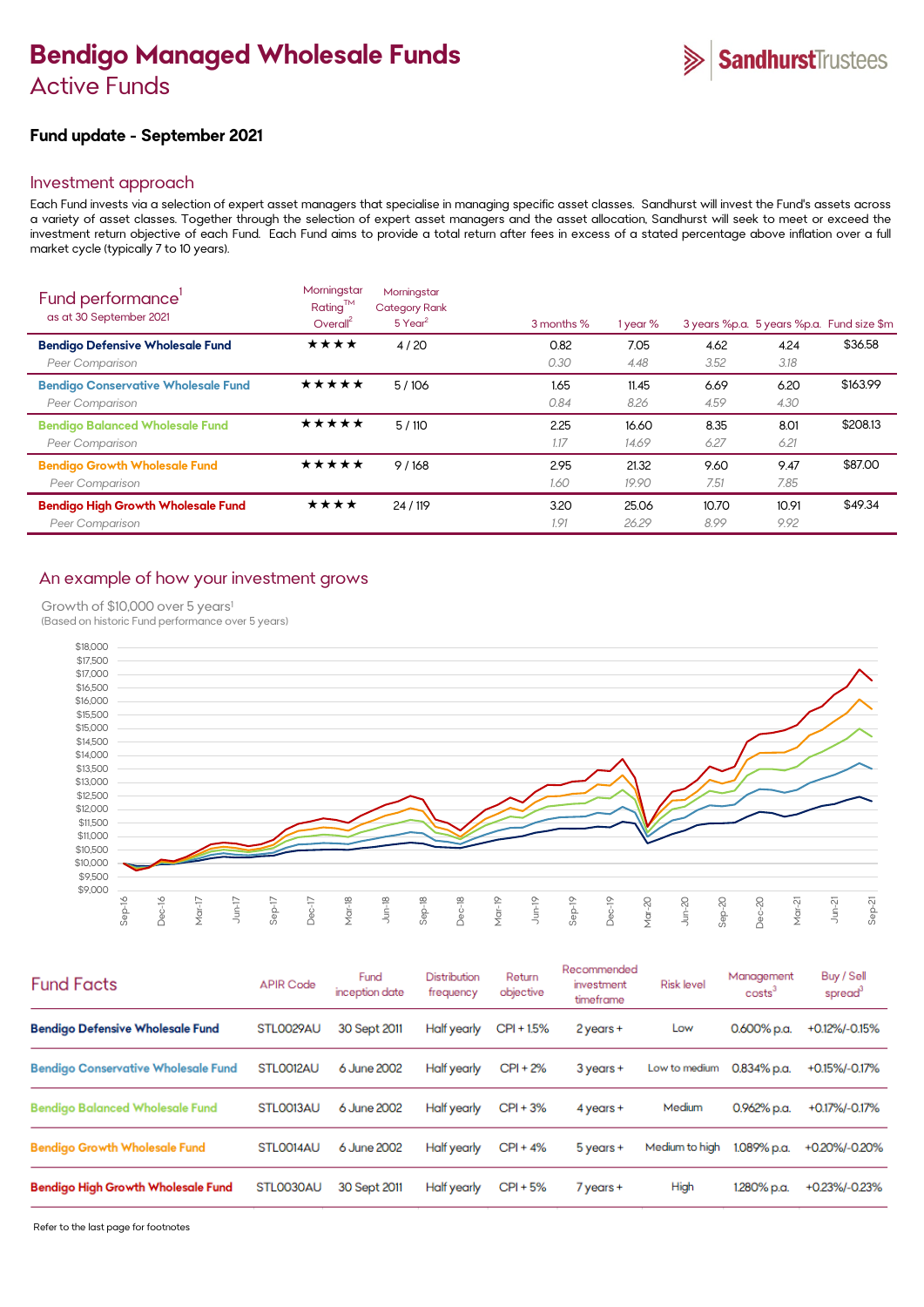Asset allocation **Bendigo Defensive Wholesale Fund** 



### **Bendigo Conservative Wholesale Fund**



**Aust Sh** 27.9%  $\blacksquare$  Int Sh 26.3% Int Sh (Hedged) 4.7% **Property & Infra** 0.1% ■ Cash 10.3%  $\blacksquare$  Int FI 4.7% ■ Aust FI 21.4% Alternative 4.6%

#### **Bendigo Balanced Wholesale Fund**

#### **Bendigo Growth Wholesale Fund**

| ■ Aust Sh              | 35.9% |
|------------------------|-------|
| $\blacksquare$ Int Sh  | 34.5% |
| Int Sh (Hedged)        | 7.2%  |
| Property & Infra       | 0.4%  |
| $\blacksquare$ Cash    | 6.9%  |
| $\blacksquare$ Int FI  | 0.6%  |
| $\blacksquare$ Aust FI | 10.9% |
| <b>Alternative</b>     | 3.6%  |
|                        |       |

#### **Bendigo High Growth Wholesale Fund**

| $\blacksquare$ Aust Sh | 41.6% |
|------------------------|-------|
| $\blacksquare$ Int Sh  | 38.9% |
| Int Sh (Hedged) 10.6%  |       |
| Property & Infra 0.7%  |       |
| $\blacksquare$ Cash    | 8.2%  |
| $\blacksquare$ Int Fl  | 0.0%  |
| <b>Aust Fl</b>         | 0.0%  |
| Alternative            | 0.0%  |
|                        |       |

| Unit prices                                | Application | Withdrawal |
|--------------------------------------------|-------------|------------|
| as at 30 September 2021                    | price       | price      |
| <b>Bendigo Defensive Wholesale Fund</b>    | \$1.08906   | \$1.08612  |
| <b>Bendigo Conservative Wholesale Fund</b> | \$1.08898   | \$1.08550  |
| <b>Bendigo Balanced Wholesale Fund</b>     | \$1.06744   | \$1.06382  |
| <b>Bendigo Growth Wholesale Fund</b>       | \$1.02459   | \$1.02050  |
| <b>Bendigo High Growth Wholesale Fund</b>  | \$1.46931   | \$1.46256  |

## Quarterly commentary

## **Performance**

All risk profiles outperformed the Morningstar peer group over the quarter as strong performance from our active managers boosted returns. The pick of our managers were Bennelong Concentrated Australian equities and Ellerston Australian MicroCap strategy. Bennelong provided returns above the ASX300 of over 7%, while Ellerston provided excess returns of 12.7%. Detracting from returns were positions in emerging markets, in which the dominant exposure being China, was negatively impacted by government interventions in capital markets, a controlled slowdown in credit growth, and fears of property led slowdown, given the collapse of Chinese property developer Evergrande.

Over the quarter the Funds introduced an exposure in natural resource stocks through our addition of manager Ausbil. We believe this exposure provides portfolio diversification protection against supply led inflation as well as protection against rapid climate change.

Overall, we believe the Funds are well diversified, with a balance of growth opportunities in Asian equities, global technology and Australian small cap stocks, as well as inflation protection through holdings in gold, natural resources, and inflation linked bonds.

## Economic

The quarter ending September was another eventful period for markets, in which on aggregate provided low positive returns for investors. The first two months of the period a slowdown in growth expectations led by delta variant lockdowns, saw bond yields fall and high growth companies such as technology stocks, outperform the market. In the month of September, bond yields reversed course and rose given supply led inflation shocks linked to rises in energy prices.

Inflation once again was the focus of markets, with inflationary forces appearing less than transitory, in which transitory inflation is predicted by many global central banks. Supply bottlenecks continue to cause pricing issues, with a boost in global goods demand, coupled with covid related supply disruptions, have led to high price rises across a variety of goods. Adding to the issues is the recent spike in global energy prices. Whilst somewhat linked to energy demand driven by the production of above trend goods, supply issues are emerging as the world transitions away from fossil fuels. The recent spike is a timely reminder that the energy transition may result in energy price hiccups, as the delicate dance between a reduction in fossil fuels and new energy creation needs to be managed alongside demand.

Within Australia, the September quarter provided insight into the health of Australian corporates, through the end of financial year earnings reporting. As expected, Australian miners took centre stage, producing spectacular outsized earnings given high commodity prices reflected in a revenue jump, while ongoing cost out programs initiated over the past five years, reflected in bottom line earnings. Bank stocks also reported fantastic earnings growth given the high demand for new loans and reduced credit expenses.

## Do you have any questions?

For further information contact us on 1800 634 969 or visit www.bendigobankcom.au/ managedfunds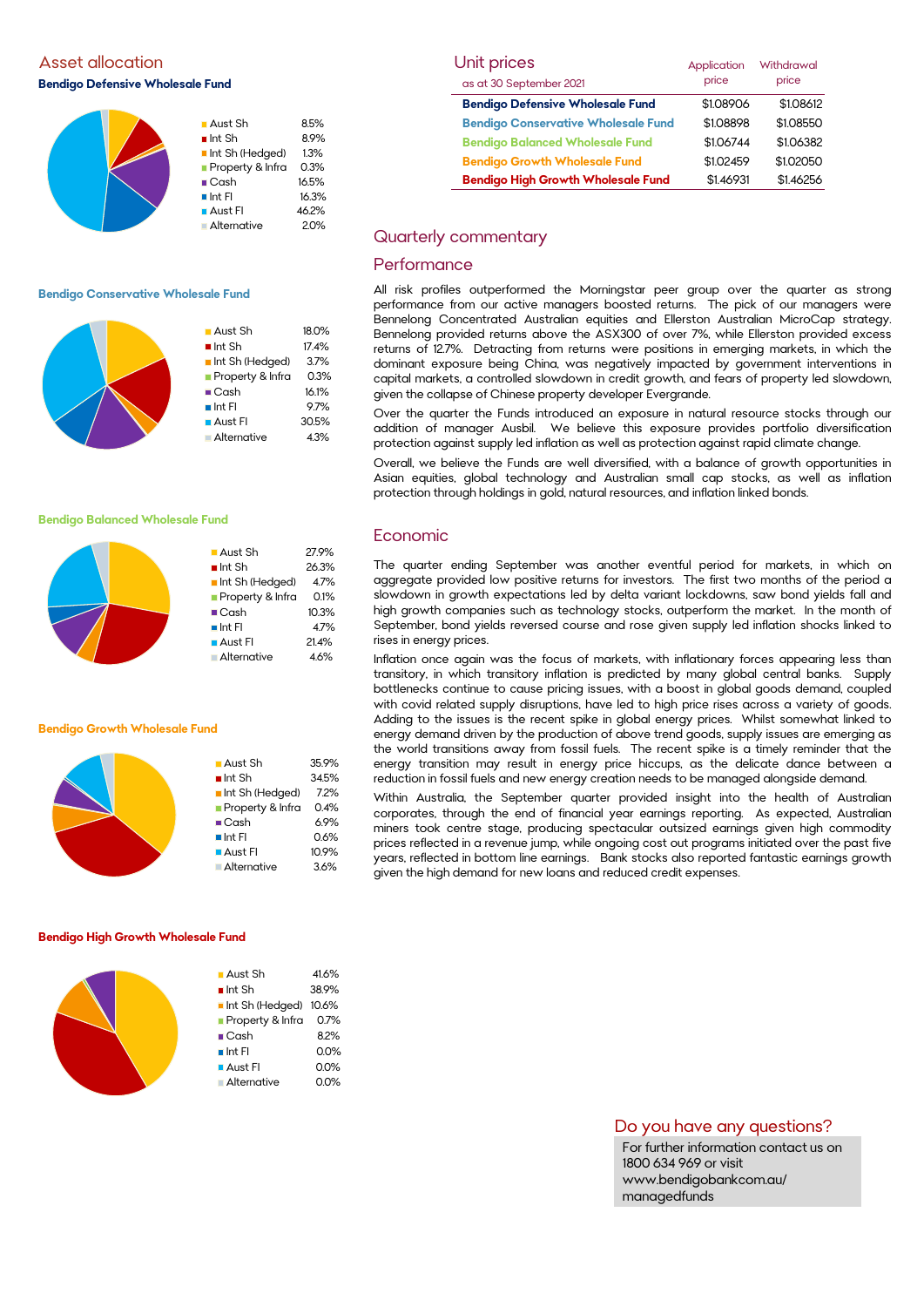## Asset positioning commentary

The Funds have maintained tilts away from interest rate sensitive investments with lighter holdings in global government bonds and Australian listed property. We are neutral on growth overall and prefer our growth exposure in global equities due to our perception of greater earnings growth potential in comparison to domestic equities. Due to our underweight position in equity risk offsetting government bonds, we prefer a bias to unhedged exposure, with the aim to reduce overall portfolio volatility.

## **Australian Shares**

The dominate drivers of the Australian sharemarket relative to global markets are financials and resource companies. Over the past year these industries have been well supported, with banks the beneficiary of increased appetite for borrowing, reduced credit costs, and a steepening yield curve. Resource companies have benefited from a global demand surge resulting in a strong demand for resources. These industries are highly sensitive to growth and rely on private credit expansion (banks) and global capital expenditure (resources) to outperform global markets. Looking forward it appears these areas are supported, although over the longer period, we prefer the greater diversification provided in offshore markets.

## **International Shares**

We continue our slight bias to global equities over Australian stocks. From an index sector perspective, we prefer the diversification that global equities provide, with a greater exposure to the rapidly evolving technology and healthcare space.

## Hedge ratio 25% of OS equities

## **Property & Infrastructure**

Listed property returns continue to be highly correlated and sensitive to movements in long dated bond yields. Underpinning this correlation is the techniques employed in property valuation which are priced off rental yields. Lower market yields create a higher sensitivity to the movement in property prices and hence we continue to be cautious this asset class given interest rate volatility.

### **Fixed Income**

Overall, we hold a neutral position in fixed income. Due to the artificial compression of yields through global quantitative easing programs, we remain cautious on fixed global government bonds. Recent rises in inflation expectations have caused volatility in bond markets, in which supply bottlenecks, coupled with the increase in demand are resulting in inflation hot spots. We prefer an overweight to inflation linked bonds over fixed coupon bonds and are neutral on credit. Inflation linked bonds benefit in periods where inflation rises at a faster pace that bond yields. This scenario is consistent with communicated desired outcomes by major central banks.

### **Cash**

Cash is used as a balancing item based on views of other asset classes.





Neutral

Underweight





Slightly overweight